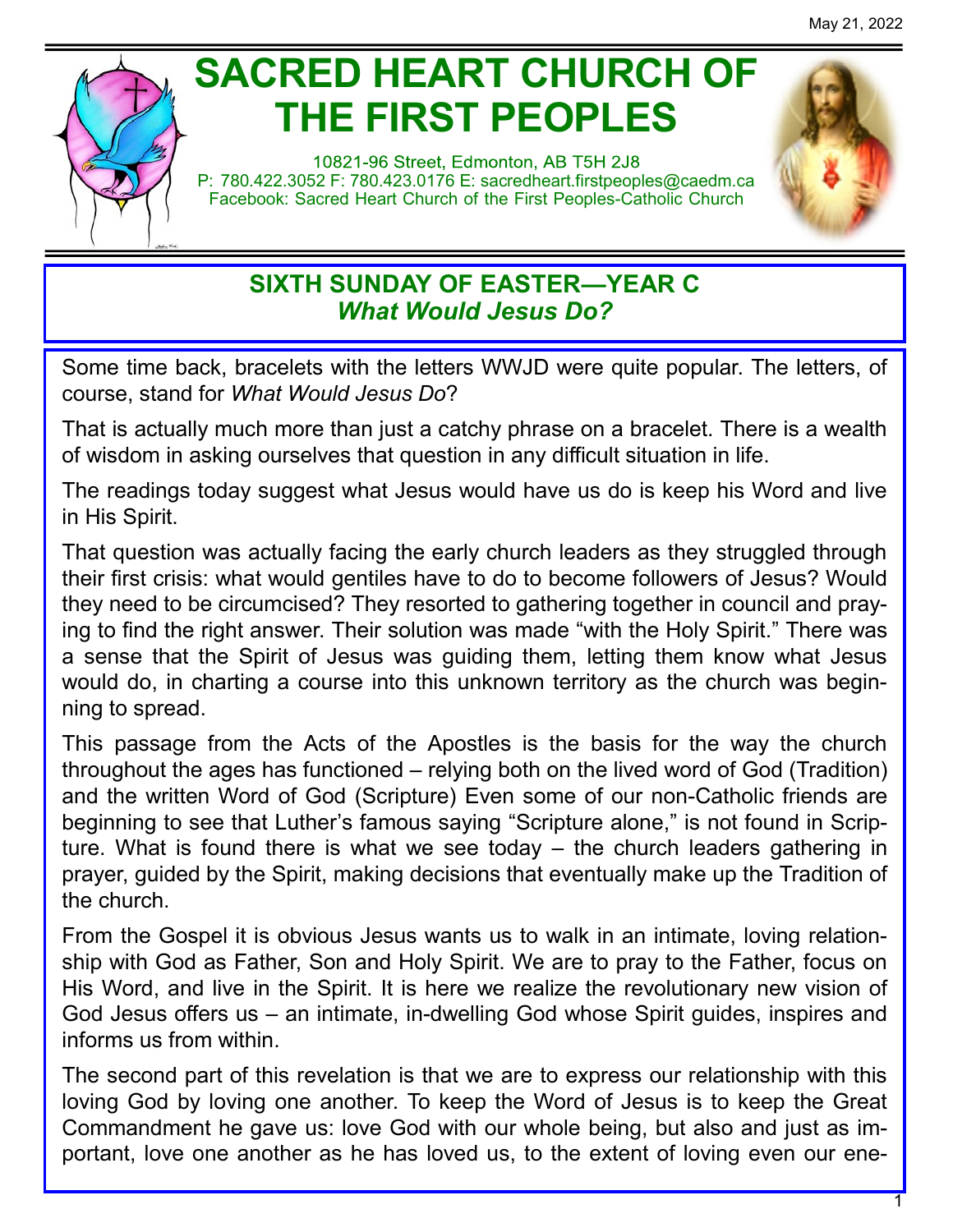mies as he did. That is expressed especially through forgiveness, which is the hallmark and lifeblood of the church.

In the end, we are being called to realize, to the extent that we can, the new heavenly Jerusalem of the second reading, in our lives here and now. This is called "realized eschatology," the making present now what we will be experiencing when Jesus comes again.

The following possibly true short story captures the spirit of this ideal. Three men running to catch a subway train knock over the fruit stand of street vendor. Two of the men brush themselves off and keep on going. The other stops to help put up stand. It turns out that the vendor is blind boy, who finally asks the man who stopped, "Are you Jesus?"

The Eucharist is a miracle of the power of the Spirit; it makes present the love of God Jesus showed on the cross; it is an intimate meal in which God gives us himself to us, and transforms us into the Body of Christ, sent to love the whole world.

So, what would Jesus do? Even more important, what would Jesus have us do? He would have us keep his Word and live in His Spirit.

#### **Archbishop Emeritus Sylvain Lavoie, OMI**

## **LOVE, NOT EXCUSES, MOVES THINGS FORWARD**

The excusable doesn't need to be excused and the inexcusable cannot be excused.

Michael Buckley wrote those words commenting on Peter's triple betrayal of Jesus. Here's the context. Peter had betrayed Jesus in his most needy hour, not out of malice, simply out of weakness. Now, facing Jesus for the first time since that betrayal, Peter is understandably uncomfortable. What do you say after betraying someone?

Well, he didn't need to say anything. Jesus took the initiative and, as Buckley highlights, he didn't excuse Peter. Jesus didn't say things like, it's perfectly understandable to be afraid in a situation like that! You weren't really yourself! I understand how that can happen! He didn't even tell Peter that he still loves him. None of that. He simply asked Peter, "Do you love me?" and when Peter said yes, everything moved forward. No excuses were needed. The excusable doesn't need to be excused and the inexcusable cannot be excused. Our humanity already explains why we are prone to betrayal; what needs to be spoken in its wake is a reaffirmation of love.

A couple I know had this happen in their marriage. They went to a party together one Friday night and the wife, partly through the influence of alcohol and drugs, left the party with another man. Her husband was unaware of this for a time but, upon finding out what had happened, was understandably very distraught. He went home alone and spent a sleepless night thinking, his thoughts moving through a series of vengeful fantasies to what (through grace) he eventually decided on.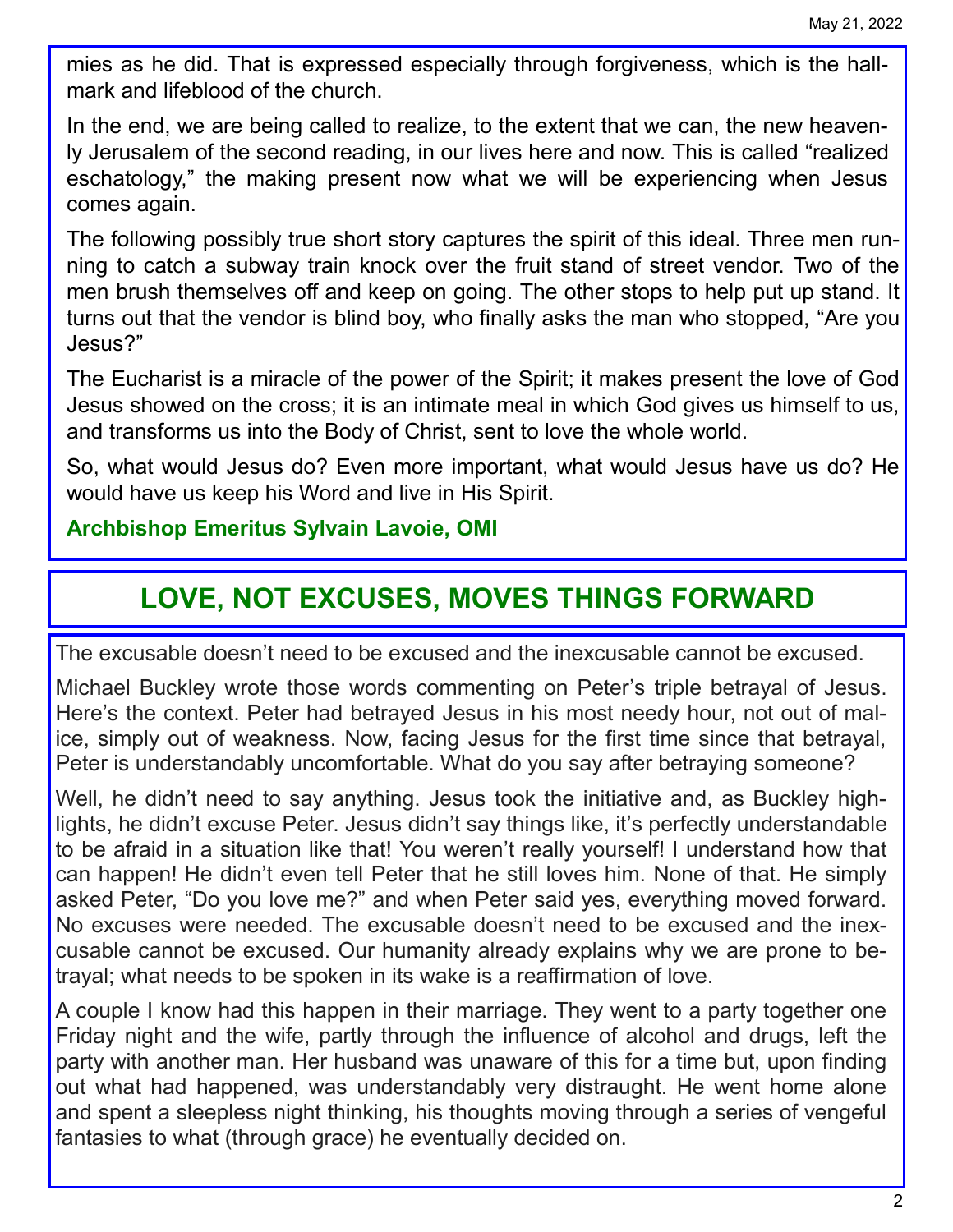He was sitting at the kitchen table midmorning the next day when his wife, sheepish and self-chastened, came home. She had her apologies rehearsed and was ready to face his justified anger and fury. She got something else. Her husband didn't let her voice any apologies or excuses, nor did he explode in anger. Rather, calm and sad, he simply said this to her: "I'm going to move out of the house for a week, so you can think this through. You need to decide. Are you my wife or are you someone else?" He came back a week later to her apologies, but more importantly to her renewed, more radical commitment to their relationship. Their marriage has been solid and grace-filled since. She is now committed to a marriage in a way she never quite was before.

No doubt upon his return, this man's wife did offer some tearful apologies and excuses. His refusal to let her voice them earlier may well have served a purpose long-term, but was admittedly somewhat cruel short-term. Even when something can't be excused, we still need the opportunity to say we are sorry. Apologies are important, both for the person offering them and for the one receiving them. Until an explicit apology is made, there is always unfinished business. However, explicit contrition is not ultimately what moves things forward when a relationship has been wounded or fractured. What moves things forward is a renewed commitment to love, to a deeper fidelity.

The inexcusable cannot be excused. Strictly speaking, that's true, though sometimes a deeper understanding of things somewhat excuses the inexcusable. Here's an example.

Several years ago, this incident occurred in Australia. A Catholic School Board had just finished building a new multi-million-dollar school. Not long after it's opening, one of its students, a boy in high school, started a fire in his locker, unaware that the gas valves for the school's heating system were right behind his locker. A huge fire started and the whole school burned down. To his credit, the boy summoned his courage and owned up to what had happened. Then, of course, a never-ending series of questions ensued: Why would he ever do that? Why would anyone start a fire in his locker? What accounts for that kind of reckless stupidity? What can excuse the inexcusable?

I very much appreciated an answer given to these questions by one of the Australian bishops. Speaking to a questioning group of teachers and school administrators, his short answer said it all. Why would this young student do something like that? Because he is a boy! Young boys have been (for no explicable reason) starting fires long before gas valves ever appeared on the planet. Moreover, there's no excuse for it, save human nature itself.

Often times, that's the excuse for the inexcusable: Because we're human! Indeed, this was the real excuse for the woman who under the influence of alcohol and drugs betrayed her husband, just as it was the real excuse for Peter when he betrayed Jesus.

But, this must be read correctly. This doesn't give us permission to appeal to our morally inept human nature as an excuse for betrayal or stupidity. We're human! Boys will be boys! The lesson rather is that whenever our moral ineptness has us fall into betrayal or stupidity, what ultimately moves things forward is not an apology or an excuse, but a renewed commitment in love

**Ron Rolheiser, San Antonio, Texas**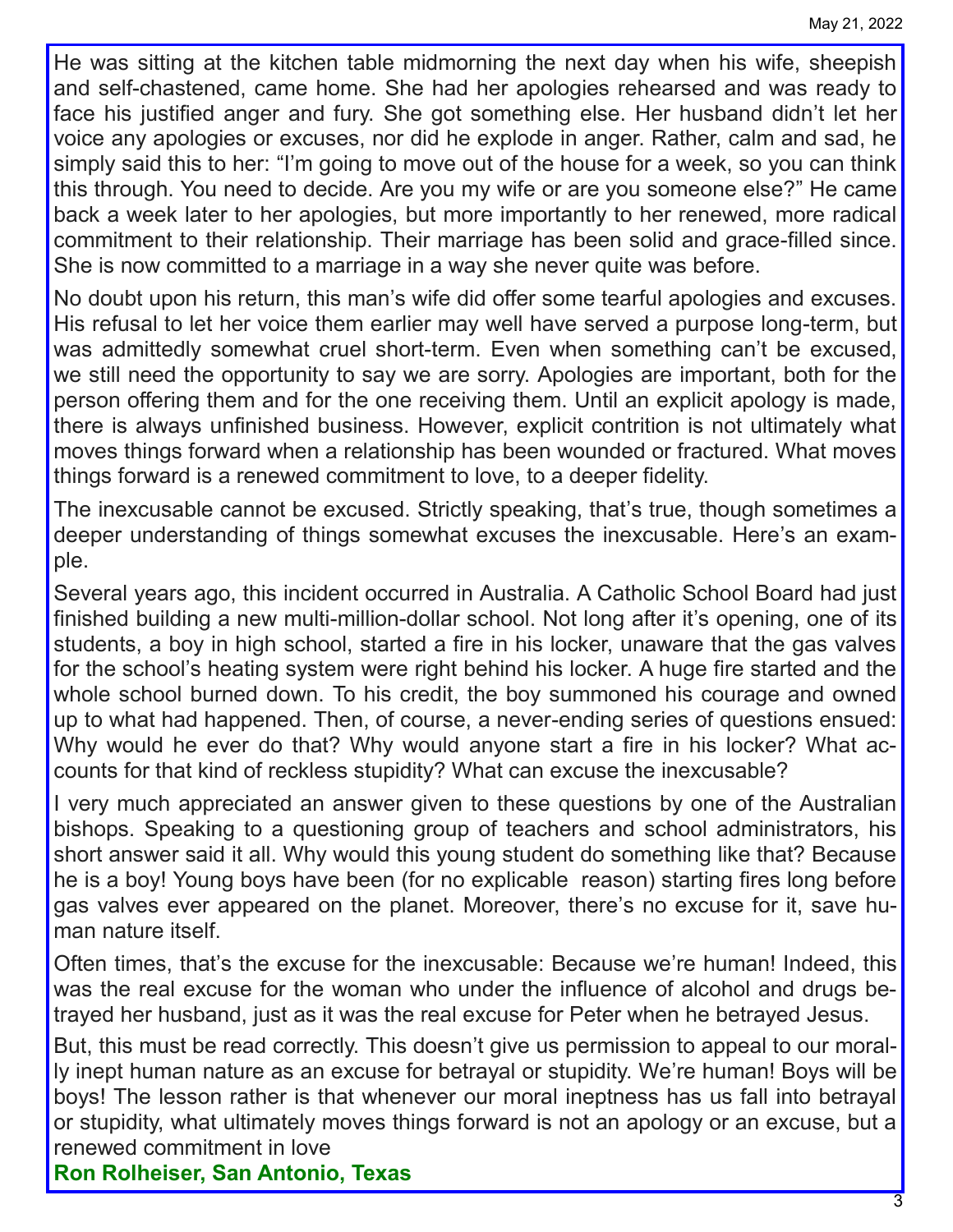## **THE TOOLS TO LIVE IN COMMUNITY**

The readings this Sunday give me such comfort. Comfort in knowing that there have always been disagreements in Christian communities and comfort in knowing that Jesus left us with the tools to work through them.

In the reading from Acts, we hear that there are different understandings about how to be faithful to God. The important thing is that it is about being faithful to God. If that is the starting point in our community, I believe we can accomplish the will of God. Yet, people are still divided about how to discern that will. And so, we have rules. Often this can be seen as a way to control, and I have struggled with this myself. However, a recent situation made it much more clear for me. At the beginning of Covid, we had strict rules about how to deal with symptoms and being a close contact. Everyone knew what was expected of them for the sake of the community. We may not have been happy with all the rules, but the expectations were clear. Now, we find ourselves in a very different situation. Should we test before we go to a function? What if we have been in close contact but have no symptoms. Is it just a head cold we have as we are testing negative? Is it ok to get on the plane to travel? We are now in position to discern for ourselves whether there will be implications. This is a moral dilemma. So, while we have less rules, we have less freedom in not knowing how the decisions we make may have an impact on the community. So, the rules help us to know how to live in community, without worrying about making the wrong decision.

However, at the same time, we must discern those rules as a group. Therefore, community is so important. Jesus made sure that we would have the Holy Spirit to help guide us. However, anyone of us could feel we are hearing from the Holy Spirit; community is how the group comes together to discern. Just like the Synodal process we are currently engaged in with the Catholic Church.

Jesus left us with the Holy Spirit to help us through these times. Jesus understands that



it will be hard to live in the radical way which he has taught, and He knows there will be struggles. However, he does not abandon us. He leaves us peace, if only we can accept it. Jesus has given us everything we need to be happy in this life, yet we need to give ourselves over to His way to find it. He says, "Peace I leave with you; my peace I give to you……Do not let your hearts be troubled, and do not let them be afraid." (John 14.27) We only need to trust that Jesus has given us the tools we need to discern as a community, with the help of the Holy Spirit.

**Serena Shaw, Oblate Associate, Vocation Team**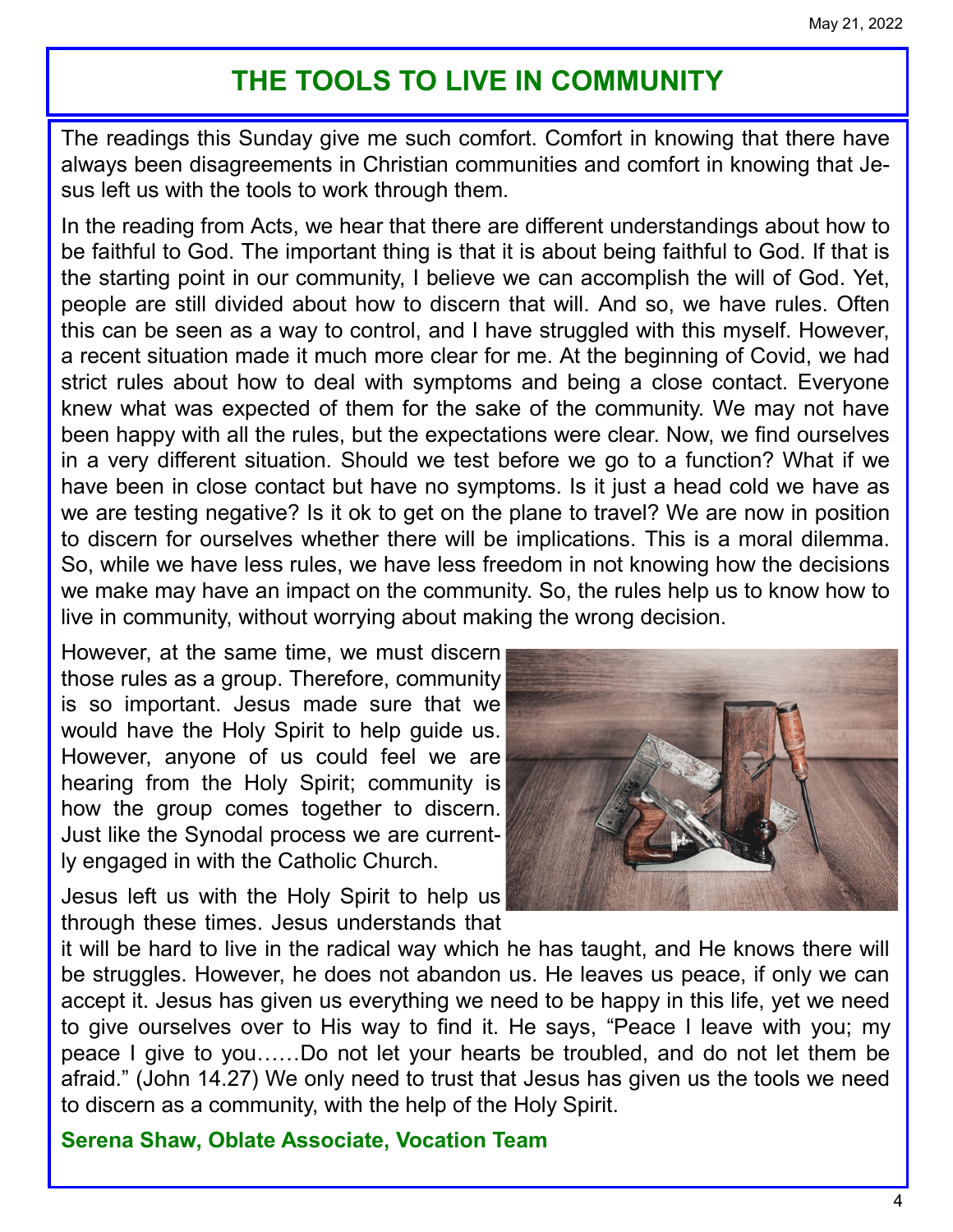### **GIFTS OF THE SPIRIT: FORTITUDE**

What is the gift of fortitude? Biblically, fortitude is the gift of the Holy Spirit that is given to us that we might have the courage to defend our communities, the poor, our faith, and the truths of God by which we live.

Rather than attempting to define fortitude abstractly, I would like to give a picture of it by looking at how we see it lived out in the actual lives of some prophetic persons.

Dorothy Day was a picture of fortitude. She called her autobiography *The Long Loneliness* and that describes what fortitude demanded of her. She kept to her principles, to non-violently serve God and the poor, even when this meant losing a relationship she had to a man she deeply loved, the father of her child; even when it meant risking the love and support of the very community who had joined her cause, as happened several times in her building of the Catholic



Worker; and even when it meant arrest, ridicule, loss of her former friends and unspeakable loneliness. That is fortitude.

Henri Nouwen is another example of prophetic fortitude. He never wrote a formal autobiography with loneliness in its title, but, like Dorothy Day, he lived that loneliness. He was a man of tortured complexity, but also a man of real faith.



Nouwen believed in the reality of God, the unfathomable compassion of Jesus and the transformation this would bring into our lives if we ever gave ourselves over to it. He lived that and tried to share it with others, especially the poor – he left the academic world for them, used to re-write his books to try to make them simpler and openly shared his own brokenness with the whole world.

He did all this, even though it constantly brought him

deep interior crisis and to the edges of emotional and physical breakdown. He was accused of neurosis, egoism, narcissism, ambition and of not having an unpublished thought, but he persevered and, like Kierkegaard, his early mentor, helped millions of people by sharing his own pain. That is prophetic courage, biblical fortitude.

Fortitude is always necessary, and we might all do well to pray with Ignatius of Loyola: "Passion of Christ, strengthen me!"

**Ron Rolheiser, San Antonio, Texas**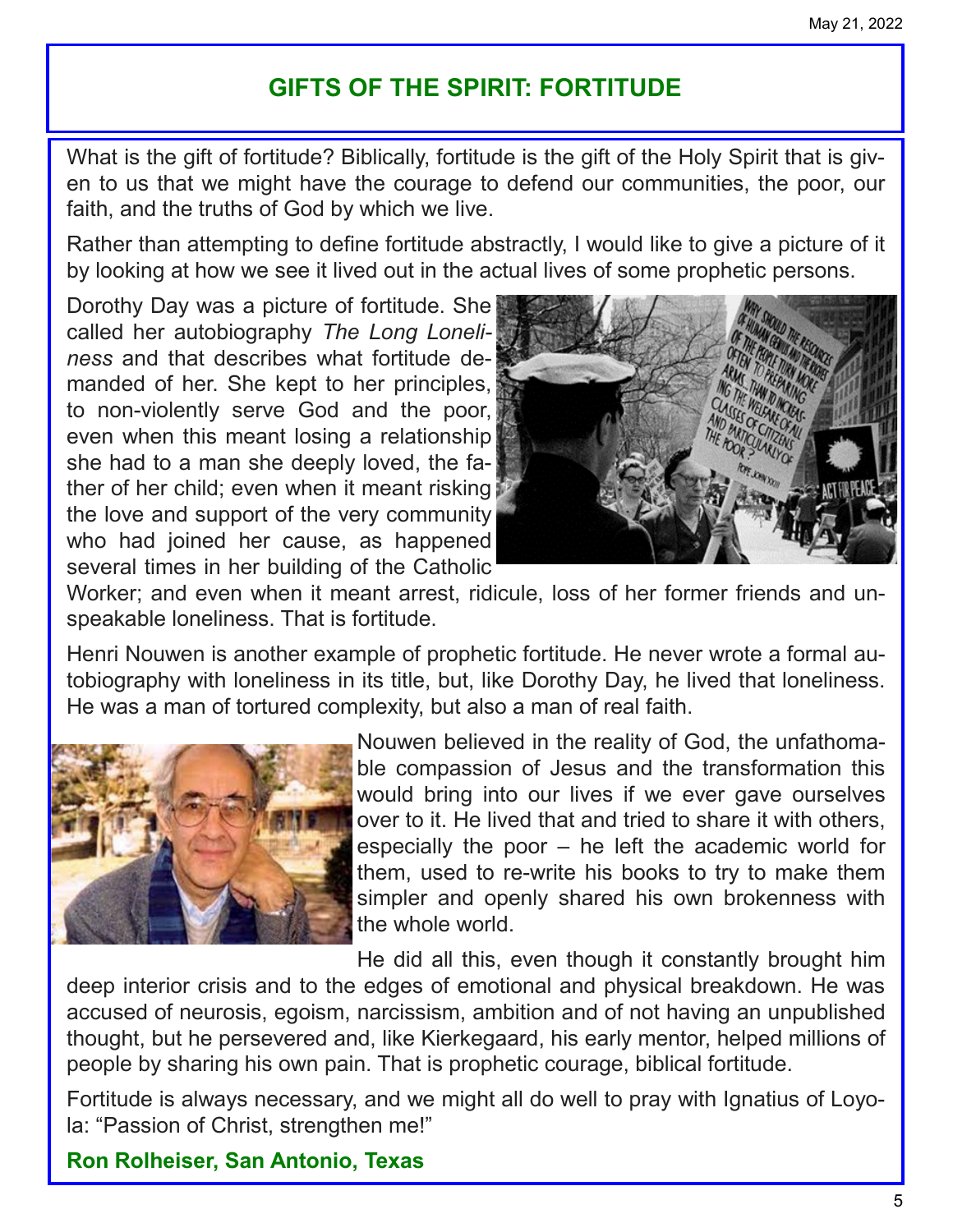## *READINGS FOR SIXTH SUNDAY OF EASTER*

#### **FIRST READING**

#### **A reading from the Acts of the Apostles (15.1-2, 22-29)**

Certain individuals came down from Judea and were teaching the brothers, "Unless you are circumcised according to the custom of Moses, you cannot be saved." And after Paul and Barnabas had no small dissension and debate with them, Paul and Barnabas and some of the others were appointed to go up to Jerusalem to discuss this question with the Apostles and the elders.

Then the Apostles and the elders, with the consent of the whole Church, decided to choose men from among their members and to send them to Antioch with Paul and Barnabas. They sent Judas called Barsabbas, and Silas, leaders among the brothers, with the following letter:

"The brothers, both the Apostles and the elders, to the believers of Gentile origin in Antioch and Syria and Cilicia, greetings. Since we have heard that certain persons who have gone out from us, though with no instructions from us, have said things to disturb you and have unsettled your minds, we have decided unanimously to choose representatives and send them to you, along with our beloved Barnabas and Paul, who have risked their lives for the sake of our Lord Jesus Christ. We have therefore sent Judas and Silas, who themselves will tell you the same things by word of mouth.

"For it has seemed good to the Holy Spirit and to us to impose on you no further burden than these essentials: that you abstain from what has been sacrificed to idols, and from blood and from what is strangled, and from fornication. If you keep yourselves from these, you will do well. Farewell."

**Thanks be to God**.

#### **RESPONSORIAL PSALM (Psalm 67)**

#### **Response: Let the peoples praise you, O God; let all the peoples praise you.**

May God be gracious to us and bless us and make his face to shine upon us, that your way may be known upon earth, your saving power among all nations. R.

Let the nations be glad and sing for joy, for you judge the peoples with equity and guide the nations upon earth. Let the peoples praise you, O God; let all the peoples praise you. R.

The earth has yielded its increase; God, our God, has blessed us. May God continue to bless us; let all the ends of the earth revere him. R.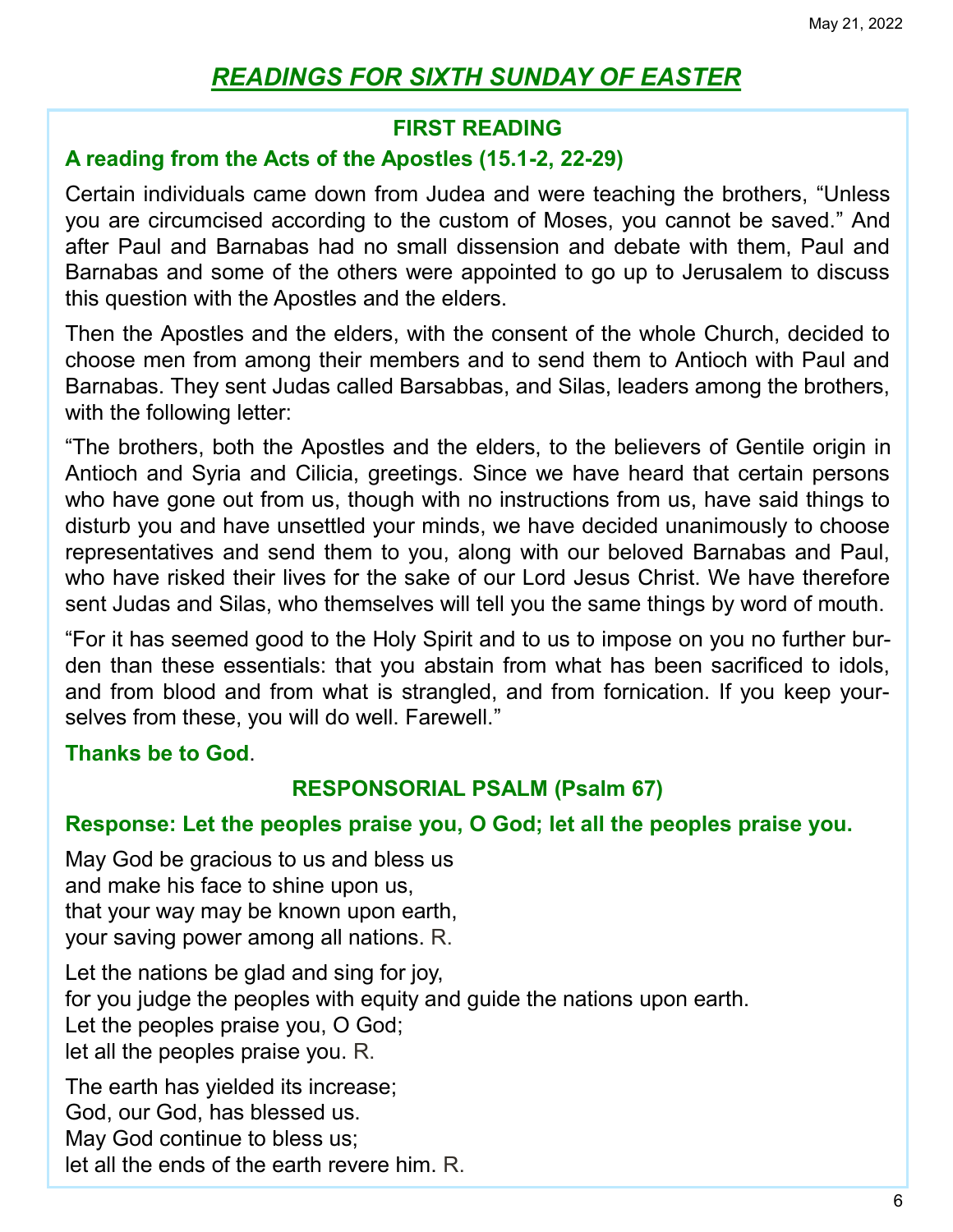#### **SECOND READING**

#### **A reading from the Revelation to John (Revelation 21.10-14, 22-23)**

In the spirit the Angel carried me away to a great, high mountain and showed me the holy city Jerusalem coming down out of heaven from God. It has the glory of God and a radiance like a very rare jewel, like jasper, clear as crystal.

It has a great, high wall with twelve gates, and at the gates twelve Angels, and on the gates are inscribed the names of the twelve tribes of the children of Israel; on the east there were three gates, on the north three gates, on the south three gates, and on the west three gates. And the wall of the city has twelve foundations, and on them are the twelve names of the twelve Apostles of the Lamb.

I saw no temple in the city, for its temple is the Lord God the Almighty and the Lamb. And the city has no need of sun or moon to shine on it, for the glory of God is its light, and its lamp is the Lamb.

#### **Thanks be to God**

#### **GOSPEL ACCLAMATION**

#### **Alleluia. Alleluia.**

Whoever loves me will keep my word, and my Father will love him, and we will come to him..

#### **Alleluia.**

#### **GOSPEL READING**

#### **A reading from the Gospel according to John (14.23-29)**

Jesus said to his disciples: "Whoever loves me will keep my word, and my Father will love him, and we will come to him and make our home with him. Whoever does not love me does not keep my words; and the word that you hear is not mine, but is from the Father who sent me.

"I have said these things to you while I am still with you. But the Advocate, the Holy Spirit, whom the Father will send in my name, will teach you everything, and remind you of all that I have said to you.

"Peace I leave with you; my peace I give to you. I do not give to you as the world gives. Do not let your hearts be troubled, and do not let them be afraid.

"You heard me say to you, 'I am going away, and I am coming to you.' If you loved me, you would rejoice that I am going to the Father, because the Father is greater than I. And now I have told you this before it occurs, so that when it does occur, you may believe."